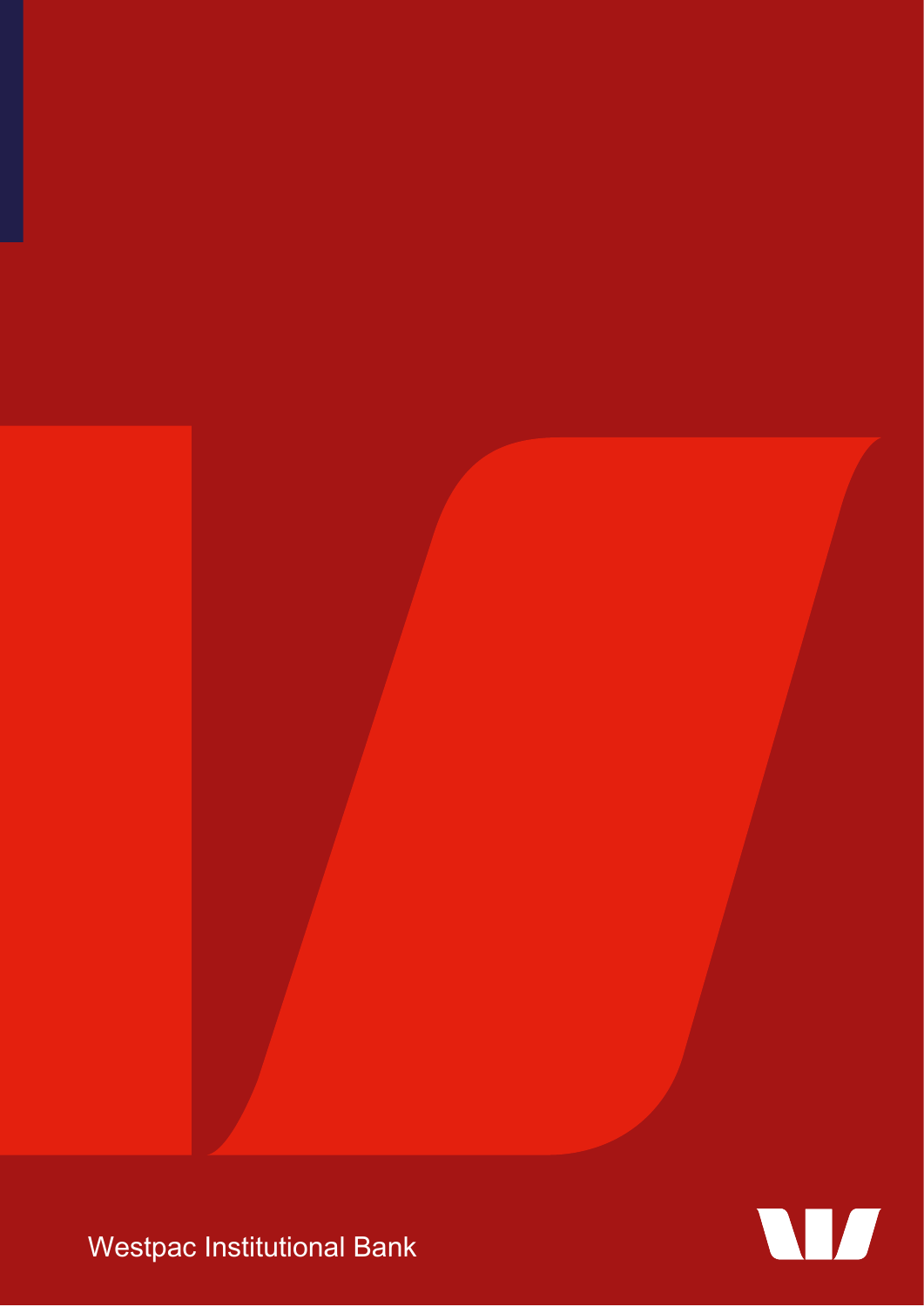# Westpac Banking Corporation (London Branch) Systematic Internaliser Disclosure Statement

## 1. Purpose

Where Westpac Banking Corporation London Branch (WBC SI) is acting as a systematic internaliser in accordance with UK MiFIR Article 18, they are required to publish firm quotes under certain conditions. This statement sets out the basis on which WBC SI will make available these quotes to clients.

Note that WBC SI is not required to publish or give access to quotes in sizes above the respective 'size specific to the instrument' (SSTI) or instruments that are not deemed liquid by the Financial Conduct Authority (FCA).

### 2. Publication method

WBC SI's firm quotes in liquid instruments will be published via Bloomberg APA. To request access to WBC SI's quotes, visit www.bloombergapa.net.

## 3. Financial Instruments

WBC SI has opted in as a Systematic Internaliser in the following financial instruments:

- Bonds
- Foreign Exchange Derivatives
	- o FX Forwards
	- o FX NDFs
	- o FX Swaps

#### 4. Access to published quotes

WBC SI will provide access to published quotes to clients with the same profile as the client that received the initial published quote. A client's profile is based on a combination of:

- The client's credit, risk, funding and capital profile;
- WBC SI's client tiering criteria; and
- Other objective, non-discriminatory factors such as the client's clearing and settlement arrangements, contractual agreement terms and collateral arrangements.

The weight given to such factors may vary between different product types. While providing access to published quotes to clients, WBC SI will do so free of cost i.e., WBC SI will not charge any fees to clients.

To be given access to a quote, a client must already be on-boarded with WBC SI. WBC SI may refuse to enter into or discontinue business relationships with clients on the basis of commercial considerations, such as the client's credit status, counterparty risk and any risks associated with the final settlement of the transaction.

Clients interested in trading against a published quote should make a request via their regular sales contact. Should the published quote not be available to that client in accordance with the criteria set out in this disclosure, your sales contact may offer an updated quote. The updated quote may be inclusive of what WBC SI believes to be a reasonable bid-ask spread that includes a mark-up above the price at which Westpac may transact or has transacted with other clients or trading counterparties, in addition to any disclosed fees that may be charged to access particular sources of liquidity.

WBC SI reserves the right to refuse or stop the provision of a quote in its sole discretion in accordance with Articles 18(1)(b) of MiFIR.



| 14 December 2021 | Page 2

© Westpac Banking Corporation ABN 33 007 457 141 AFSL and Australian credit licence 233714. Westpac Banking Corporation London Branch (WBC London Branch) is subject to regulation by the Financial Conduct Authority and limited regulation by the Prudential Regulation Authority in the United Kingdom.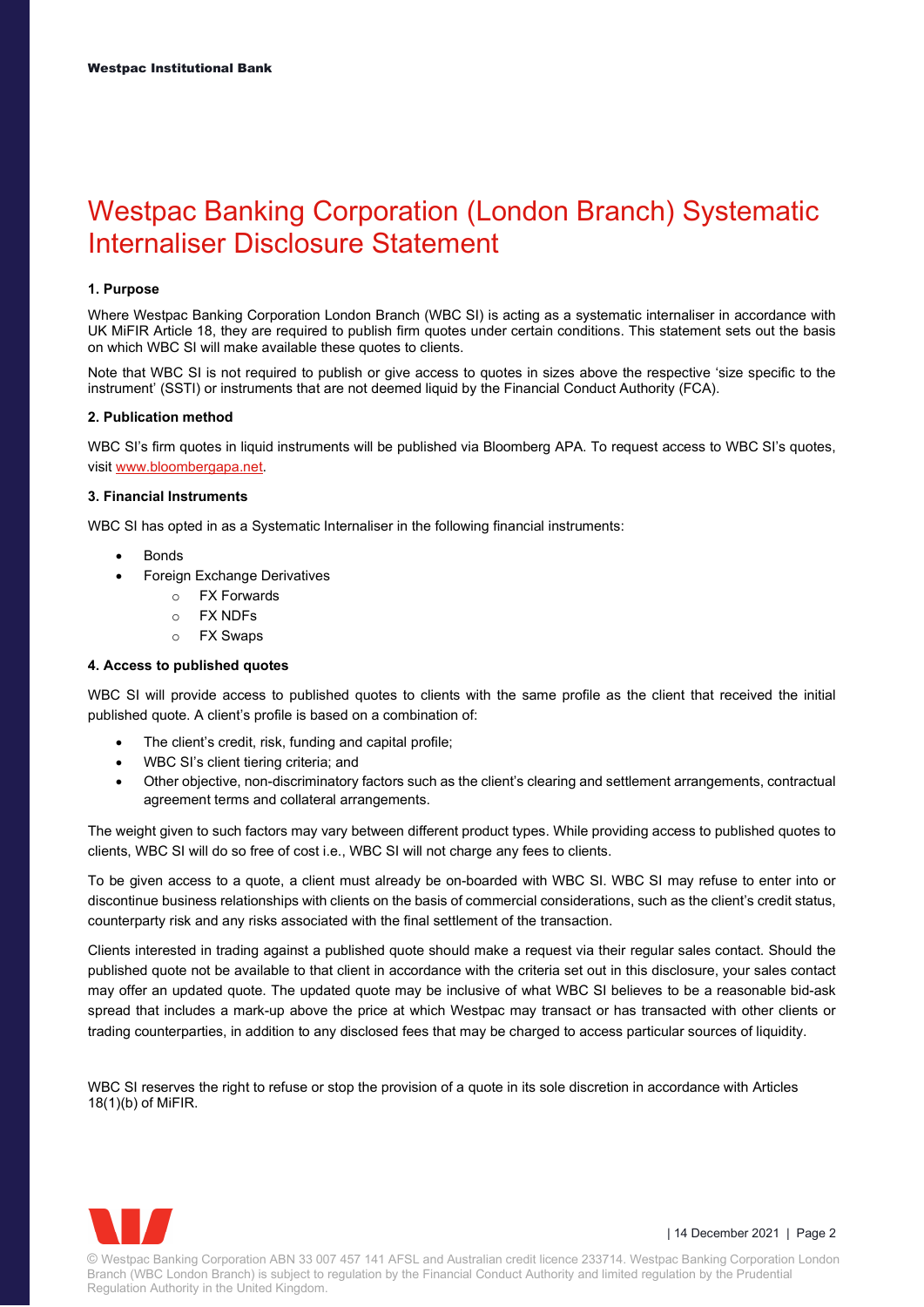## 5. Limitation on number of transactions

WBC SI may limit the number of transactions it undertakes to enter into with clients on the basis of a published quote to one transaction. Any firm quote provided to a Client following the request for such a quote will be potentially executable by one other Client within the same tier when the requesting Client has decided not to trade against it. When the requesting Client has only executed a part of the quote, WBC SI may at its discretion make the remainder of the quote available for execution to other Clients up to full volume of the quote.

# 6. Validity of quotes

WBC SI quotes will be available for a reasonable period of time and may be considered stale if market conditions change. WBC SI may update its quotes at any time, and WBC SI may withdraw its quotes in exceptional market conditions.

# 7. Publication of Quotes

The quote published is the real traded quote established by normal market practice, including all the product features or other components of the quote such as the counterparty or liquidity risk. WBC SI will publish quotes during standard market trading hours. Quotes may not be available during any scheduled maintenance slots or as may otherwise be determined by WBC SI subject to relevant regulatory obligations.

# 8. Amendments

This policy is current as at August 2021. Westpac will notify Clients of any changes to this policy by publishing an updated version on https://www.westpac.com.au/about-westpac/global-locations/westpac-uk/wel-regulatory-disclosures/.



| 14 December 2021 | Page 3

© Westpac Banking Corporation ABN 33 007 457 141 AFSL and Australian credit licence 233714. Westpac Banking Corporation London Branch (WBC London Branch) is subject to regulation by the Financial Conduct Authority and limited regulation by the Prudential Regulation Authority in the United Kingdom.